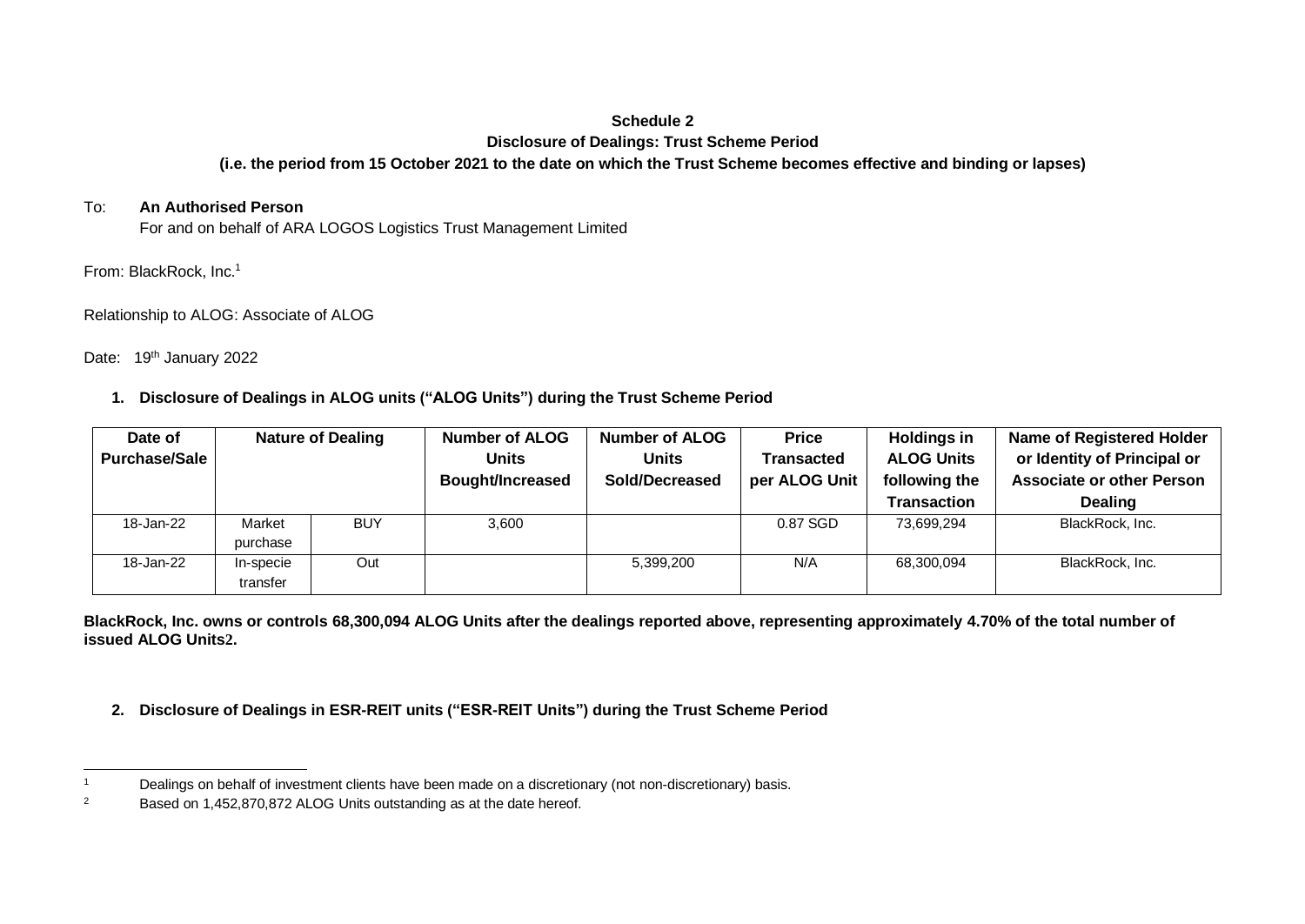| <b>Nature of Dealing</b><br>Date of |                       | <b>Number of ESR-</b> | <b>Number of ESR-</b>   | <b>Price</b>      | <b>Holdings in</b>    | <b>Name of Registered Holder</b> |                                  |
|-------------------------------------|-----------------------|-----------------------|-------------------------|-------------------|-----------------------|----------------------------------|----------------------------------|
| <b>Purchase/Sale</b>                |                       |                       | <b>REIT Units</b>       | <b>REIT Units</b> | <b>Transacted per</b> | <b>ESR-REIT</b>                  | or Identity of Principal or      |
|                                     |                       |                       | <b>Bought/Increased</b> | Sold/Decreased    | <b>ESR-REIT Unit</b>  | Units following                  | <b>Associate or other Person</b> |
|                                     |                       |                       |                         |                   |                       | the                              | <b>Dealing</b>                   |
|                                     |                       |                       |                         |                   |                       | <b>Transaction</b>               |                                  |
| 18-Jan-22                           | Market<br>purchase    | <b>BUY</b>            | 8.000                   |                   | 0.47 SGD              | 143,369,695                      | BlackRock, Inc.                  |
| 18-Jan-22                           | In-specie<br>transfer | Out                   |                         | 11,354,200        | N/A                   | 132,015,495                      | BlackRock, Inc.                  |
| 18-Jan-22                           | Stock Loan            | Loan Out              |                         | 290,000           | N/A                   | 131,725,495                      | BlackRock, Inc.                  |

**BlackRock, Inc. owns or controls 131,725,495 ESR-REIT Units after the dealings reported above, representing approximately 3.27% of the total number of issued ESR-REIT Units3.** 

**3. Disclosure of Dealings in Convertible Securities, Warrants, Options and Derivatives in respect of ALOG Units ("Relevant ALOG Securities") during the Trust Scheme Period**

| Date of<br>Transaction(1) | <b>Nature of Transaction</b><br>(Buy / Sell / Settlement) |  | Number $(2)$ of<br><b>Reference ALOG</b><br><b>Units</b> | <b>Exercise Date /</b><br><b>Maturity Date /</b><br><b>Closing-Out</b><br>$Date^{(3)}$ | <b>Price per</b><br>ALOG Unit <sup>(4)</sup> | <b>Holdings and</b><br><b>Resultant</b><br>Percentage (%)<br>in ALOG Units<br>following<br>Transaction | <b>Name of Registered Holder</b><br>or Identity of Principal or<br><b>Associate or other Person</b><br><b>Dealing</b> |
|---------------------------|-----------------------------------------------------------|--|----------------------------------------------------------|----------------------------------------------------------------------------------------|----------------------------------------------|--------------------------------------------------------------------------------------------------------|-----------------------------------------------------------------------------------------------------------------------|
|                           |                                                           |  |                                                          |                                                                                        |                                              |                                                                                                        |                                                                                                                       |

 $(1)$  In respect of derivatives, this would be the date of entering into or closing out of the derivative.

 $(2)$  In respect of derivatives, this would be the number of reference securities to which they relate.

 $(3)$  In respect of derivatives, this would be the maturity date of such derivatives.

(4) In respect of derivatives, this would be the reference price of such derivatives.

### **Other arrangements in relation to ALOG Units or Relevant ALOG Securities (if applicable): N/A**

<sup>&</sup>lt;sup>3</sup> Based on 4,030,257,149 ESR-REIT Units outstanding as at the date hereof.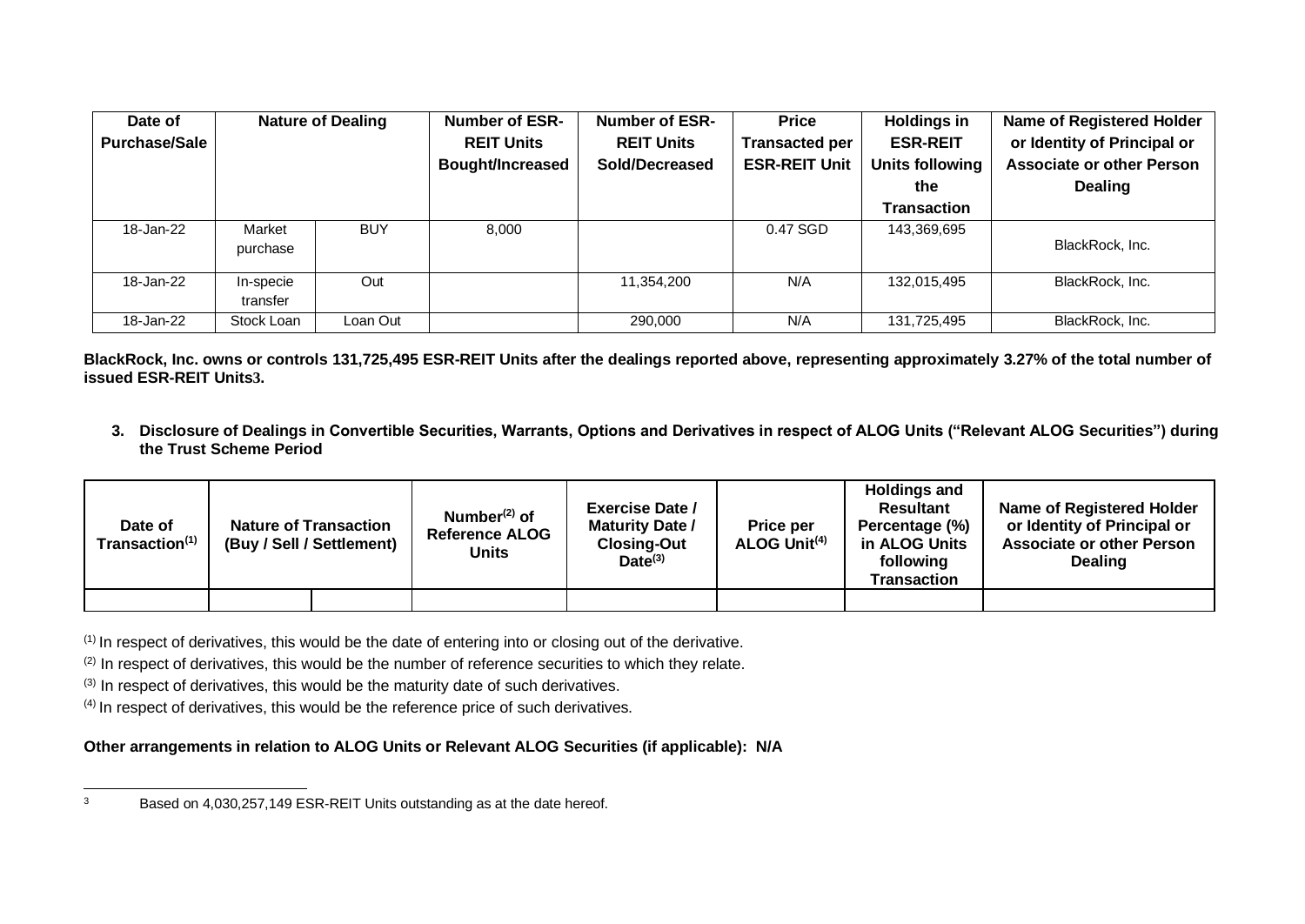**4. Disclosure of Dealings in Convertible Securities, Warrants, Options and Derivatives in respect of ESR-REIT Units ("Relevant ESR-REIT Securities") during the Trust Scheme Period**

| Date of<br>Transaction <sup>(1)</sup> | <b>Nature of Transaction</b><br>(Buy / Sell / Settlement) | Number $(2)$ of<br><b>Reference ESR-</b><br><b>REIT Units</b> | <b>Exercise Date /</b><br><b>Maturity Date /</b><br><b>Closing-Out</b><br>$Date^{(3)}$ | <b>Price per ESR-</b><br>$REIT$ Unit <sup>(4)</sup> | <b>Holdings and</b><br><b>Resultant</b><br>Percentage (%)<br>in ESR-REIT<br>Units following<br><b>Transaction</b> | <b>Name of Registered Holder</b><br>or Identity of Principal or<br><b>Associate or other Person</b><br><b>Dealing</b> |
|---------------------------------------|-----------------------------------------------------------|---------------------------------------------------------------|----------------------------------------------------------------------------------------|-----------------------------------------------------|-------------------------------------------------------------------------------------------------------------------|-----------------------------------------------------------------------------------------------------------------------|
|                                       |                                                           |                                                               |                                                                                        |                                                     |                                                                                                                   |                                                                                                                       |

 $<sup>(1)</sup>$  In respect of derivatives, this would be the date of entering into or closing out of the derivative.</sup>

 $(2)$  In respect of derivatives, this would be the number of reference securities to which they relate.

 $(3)$  In respect of derivatives, this would be the maturity date of such derivatives.

(4) In respect of derivatives, this would be the reference price of such derivatives.

#### **Other arrangements in relation to ESR-REIT Units or Relevant ESR-REIT Securities (if applicable): N/A**

The information relating to us/me or my close relatives (if applicable) is provided to the best of our/my knowledge, on a "best efforts" basis. I/We confirm that I/we agree to the ALOG Manager disclosing the information provided herein to the Securities Industry Council and other regulatory authorities as may be required or necessary, such other persons as the ALOG Manager may in its absolute discretion deem necessary or appropriate and in any public document which may be required by any regulatory authority or by any law or regulation (including, without limitation, the Singapore Code on Take-overs and Mergers).

I/We will promptly notify the ALOG Manager should any of the said information prove to be untrue or incorrect in any respect between the date of this disclosure and the latest practicable date prior to the printing of the Scheme Document. In the absence of such notification, the parties involved in the preparation of the Scheme Document are entitled to assume that the information hereby furnished is true, accurate and complete and remains unchanged.

Yours faithfully